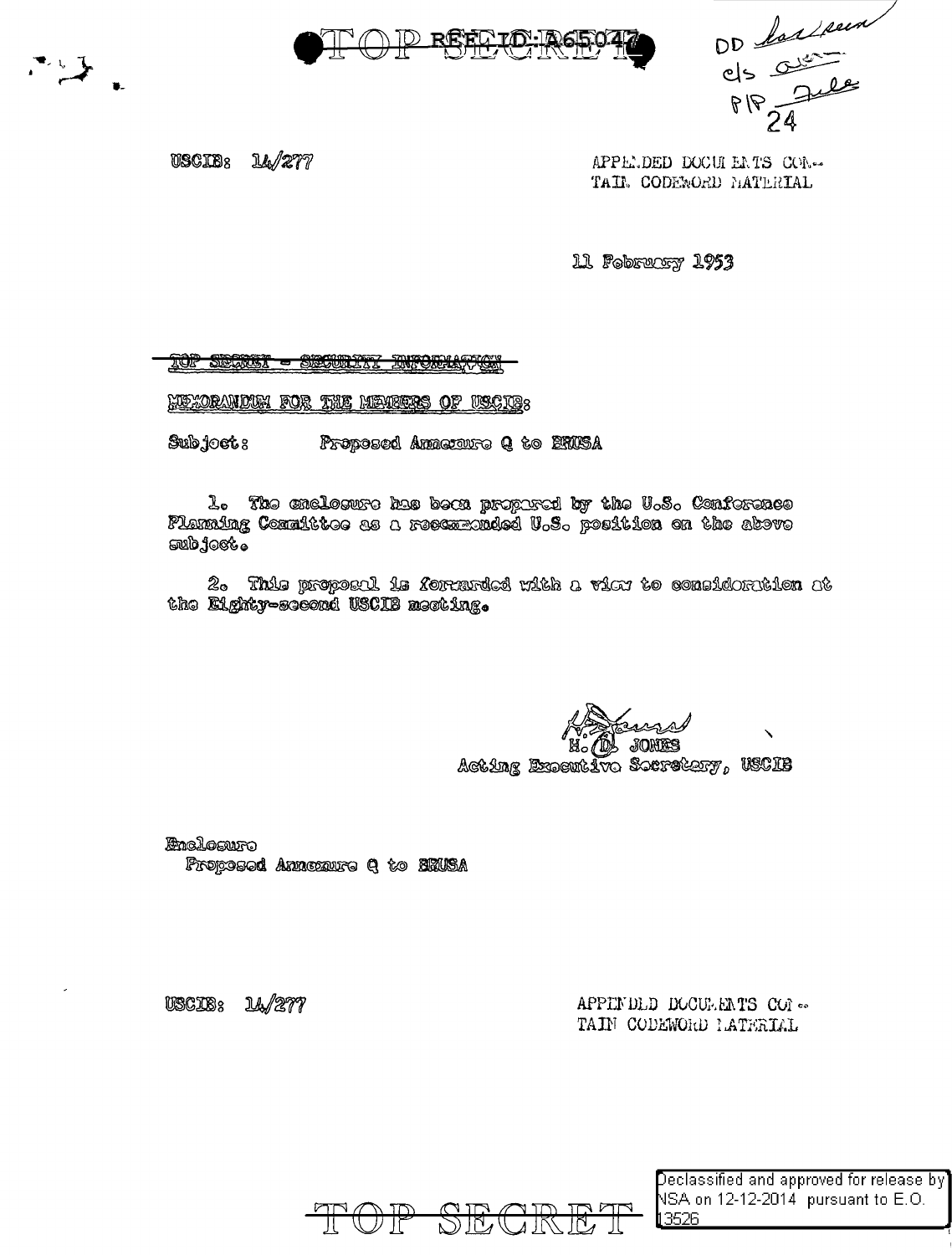

## TOP SECRET - SECURITY INFORMATION

 $\mathcal{L}$ 

MEMORANDUM FOR THE MEMORIES OF USCIB

SUBJECT: Proposed Annexure to Appendix Q to BHUSA Agreement

1. It is considered that effective implementation of draft Appendix  $Q$ involves two stages:

 $EO\ 3.3(h)(2)$ PL 86-36/50 USC 3605

**NUMBER 53-191** 

**COPTES PAGES** 

**CONTH** 

Œ

OF

PAGÉ

- a. Peacetime Augmentation
- b. Wartime Combined Affort at Full Scale

2. Peacetime. a. During peacetime, a combined NSA-GCHQ effort may be established at GCHQ on specific problems, as agreed between ISIB and USCIB.

3. Martime. a. During wartime it is proposed that a Gembined Center Europe (CCE) be established. This CCE will be at GCHy and consist of GCHQ augmented by NSA personnel and such other supporting personnel as agreed. NSA will serve as the supporting center to the CCE.

e. The Director and Deputy Director of the CCE will be appointed by agreement of the Director, NSA and Director, GCHQ. One will be American and the other British.

TOP SECRES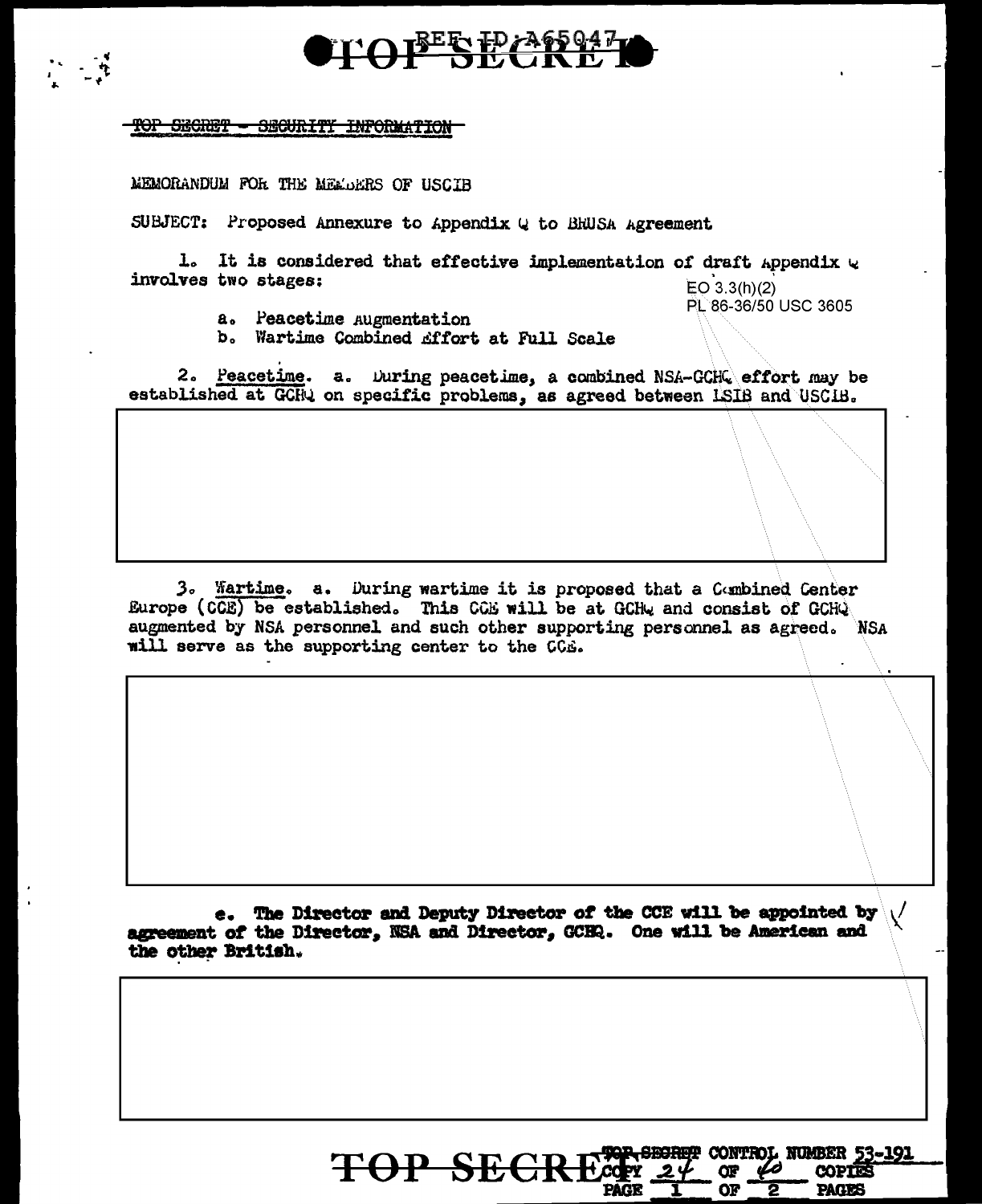BEEGID: A65047 中

## TOP SECRET - SECURITY INFORMATION

 $\frac{1}{2} \left( \frac{1}{2} \right)^{\frac{1}{2}}$ 

m  $EO$  3.3(h)(2) J. N. WENGERO PL 86-36/50 USC 3605 hear Admiral, U. S. Navy Chairman, BRUSA Conference Planning Committee **Incl** Proposed Annexure Gl. to Draft Q

TOP SECRET

U.S. Augusntation of GCHQ

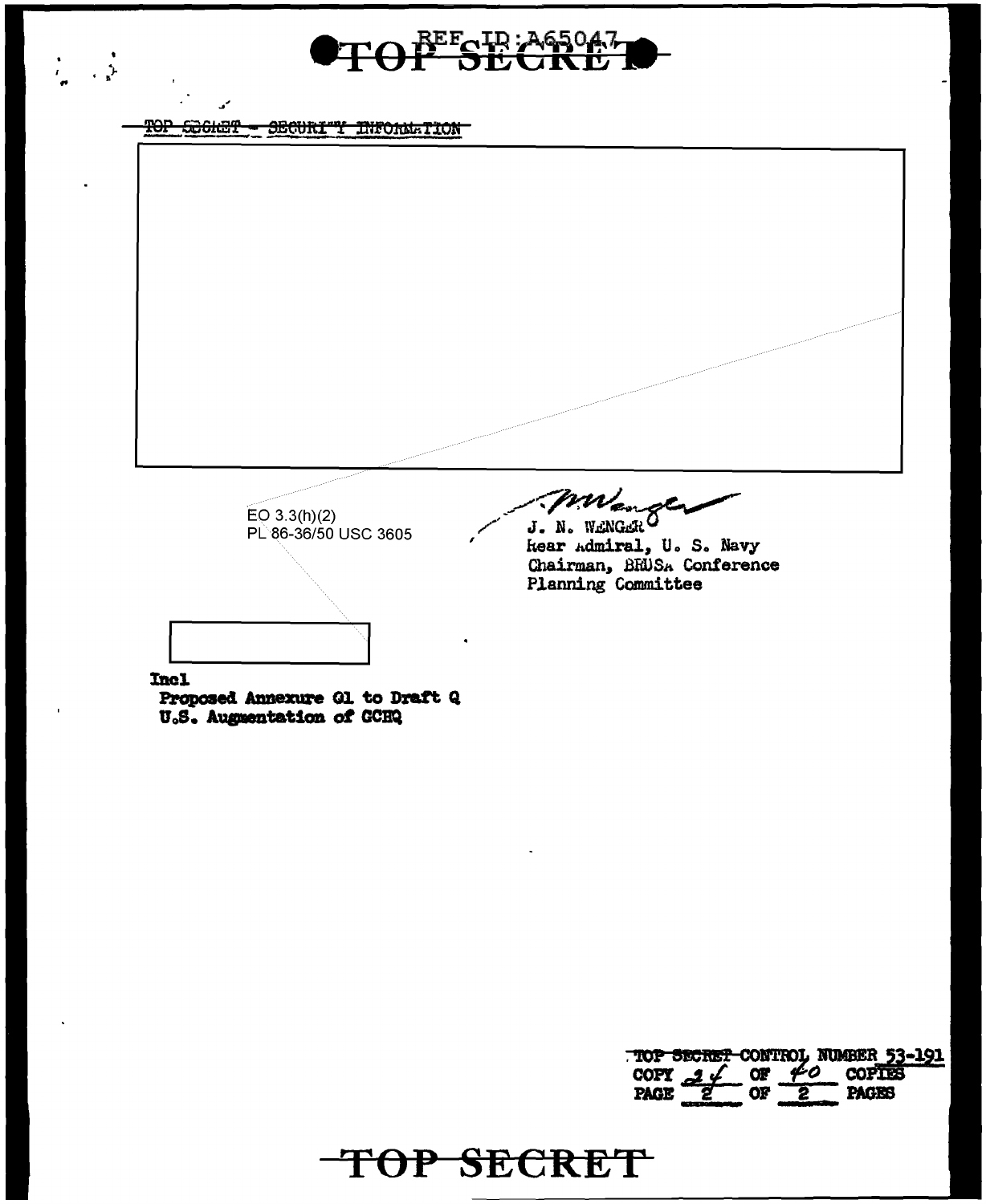

<u>This accument is to be read o</u> information regged trail 1953

TOP SECRET CARDS - SECURITY INFORMATION

## DRAFT OF PROPOSED ANNEXURE O1 TO DRAFT APPENDIX Q

U. S. AUGHENTATION OF GCHQ

1. Although the augmentation program set forth in Appendix Q applies in particular to a wartime situation. It is considered that at least two stages are involved in the effective implementation of the provisions of this appendix. These stages are defined here as:

a. Peacetime Augmentation Program - to be effective up to the EO  $3.3(h)(2)$ day of full mobilization. PL 86-36/50 USC 3605

b. Wartime combined effort at full scale.

2. During peacetime, a combined NSA-GCHQ effort may be established on specific problems, as agreed between USCIB and ISIB. Arrangements for combined efforts will be made for those problems which under existing conditions can be most effectively processed All such arrangements are subject to change by either party if it is felt that the establishment of additional national or combined centers, or changes in communications or processing facilities parmit more effective processing at some other location, on a national or combined basis. The peacetime augmentation program will be periodically reviewed and any additional increases will be agreed upon between USCIB and LSIB.

3. For the purposes of this proposal, no attempt is made to present detailed phasing in the implementation of either of these stages. The proposal does, however, include considerations of the following major points.

TOP GECRET CONTROL NUMBER 53-197 copies

Form, 781-5106C TOP SECRET CANOE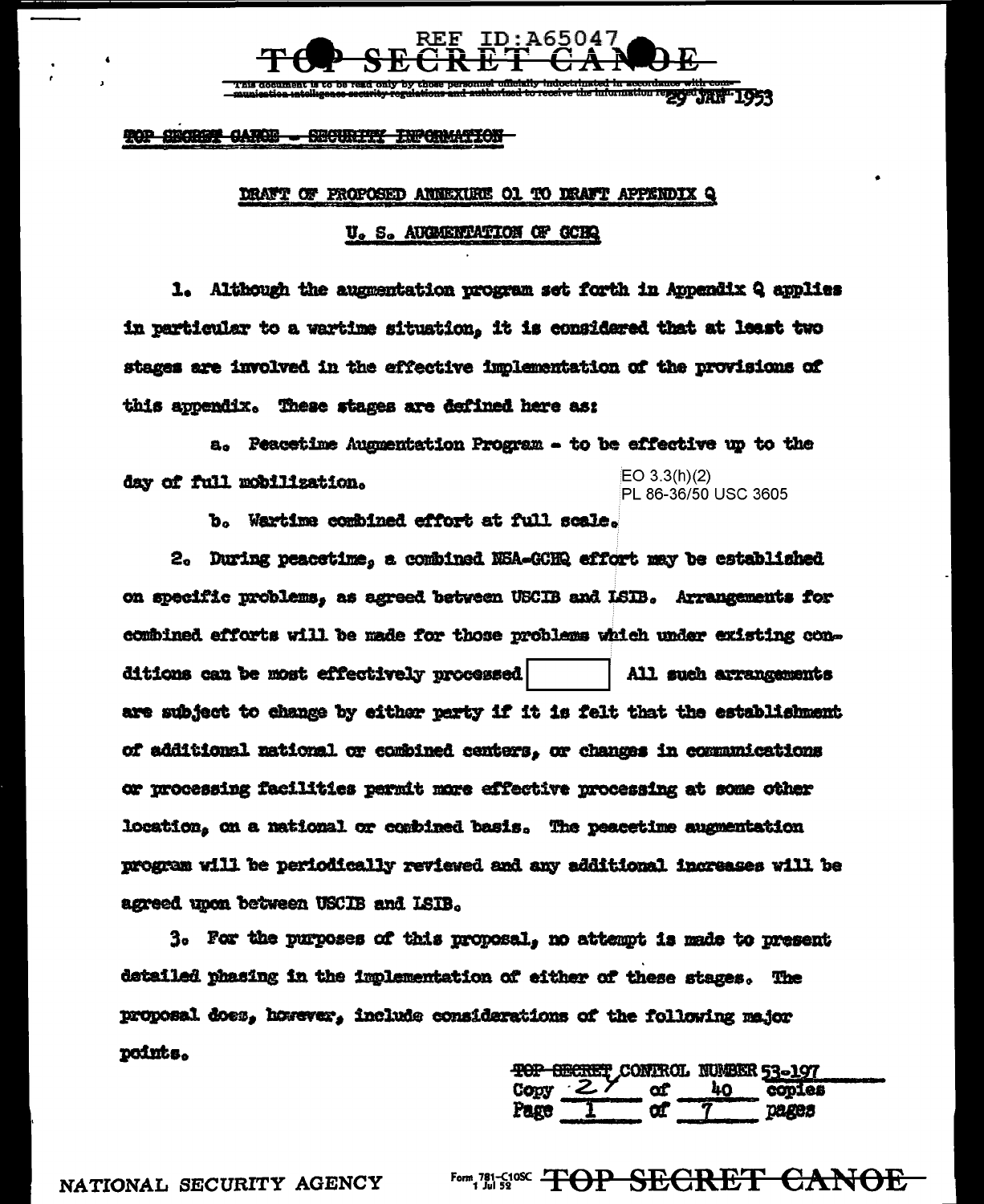

TOP SECRET CAROLINE COMMUNICATION CONTRACTS  $i$ <sub>aut</sub>h

 $EO(3.3(h)(2)$ PL 86-36/50 USC 3605

TOP SECRET CONTROL NUMBER 53-197 Copy  $2 \angle$  $\alpha$  $\overline{2}$ copies  $\mathbf{h}$ **of** pages Page  $\overline{\mathbf{2}}$ v Form 781-C10SC TOP **SEGRET CANOE** 

NATIONAL SECURITY AGENCY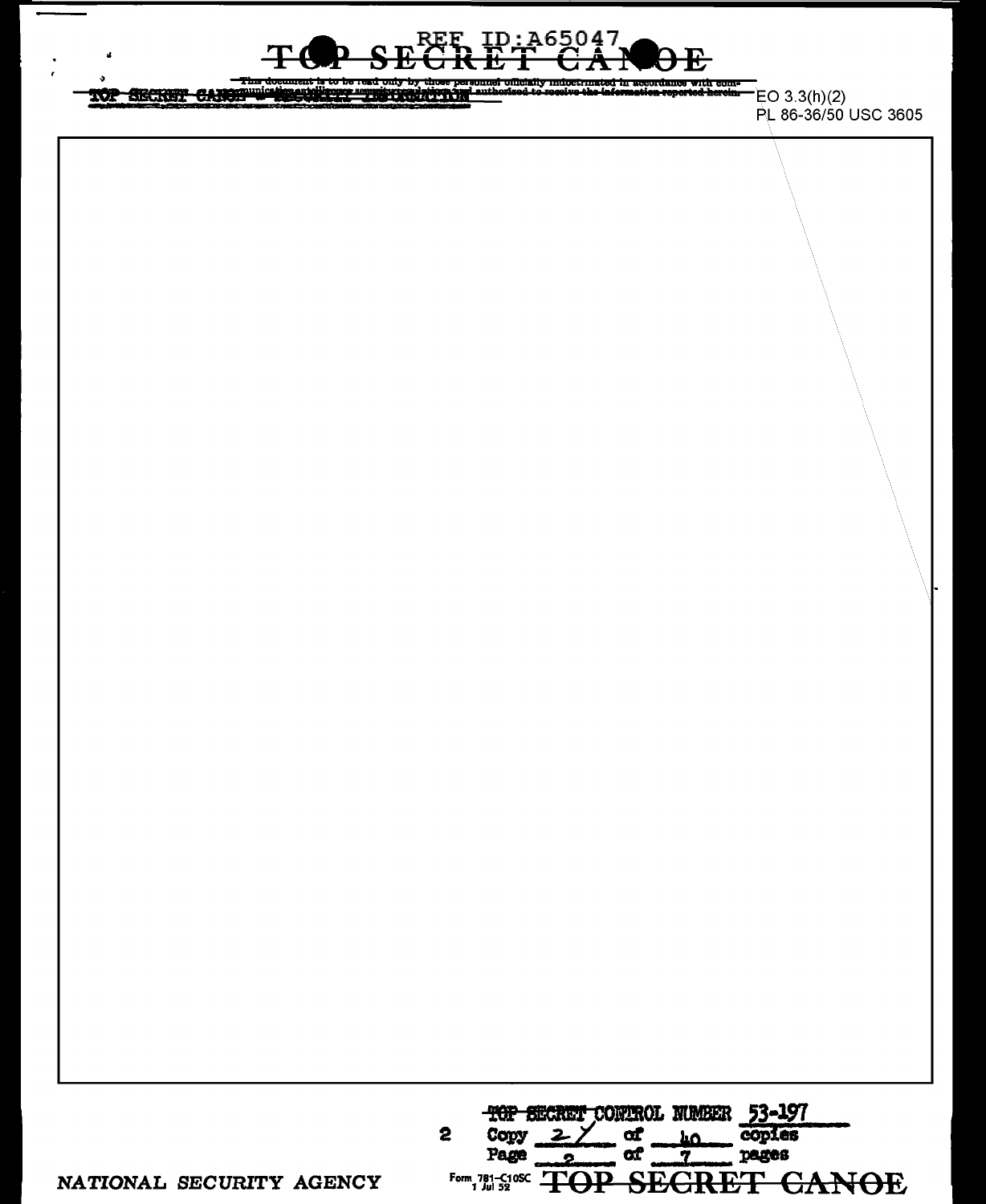REF ID:A65047<br>CGRET CAP k. 82 C

icially indoctrinated in accordance with come<br>ad to receive the information reported herein. stirma and and

## TOP SECRET CANCE - SECURITY INFORMATION

 $E$ O 3.3(h)(2) PL 86-36/50 USC 3605

| TOP CHORET CONTROL NUMBER |  | 1.197     |
|---------------------------|--|-----------|
|                           |  | -425      |
|                           |  | 3- MAR 19 |

NATIONAL SECURITY AGENCY Form, 781-G1052 TOP SECRET CANOE

 $\overline{\mathbf{3}}$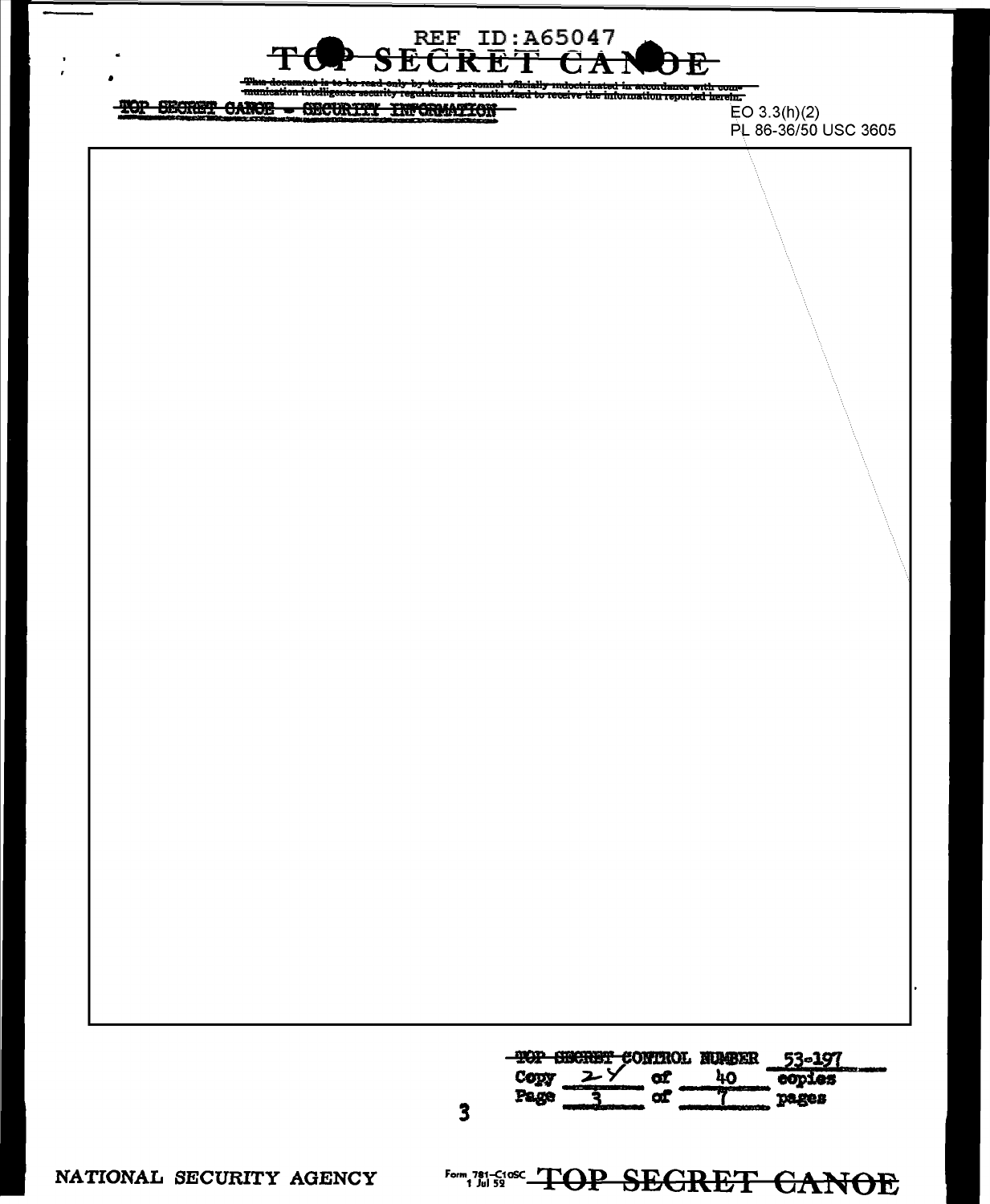**ATTACK SECRET** 

**Te** 

REF

8. Priorities Planning, Provision will be made to participation by representatives of each of the departments and agencies authorized to receive

ID:A65047

products those elements of the CCE where priorities of processing are finally planned.

9. Organization of the CCE. Under the provisions of Appendix Q, it is envisioned that the wartime effort on the tasks assigned will be the product of a fully integrated and combined operation located in the UK. The size of the operation will be such as to require extensive formal organization. The principle features of the proposed organization are as follows:

a. The combined effort will be under the supervision of a Director appointed by agreement of Director, NSA, and Director, GCHQ. He will have  $EO 3.3(h)(2)$ as principal assistant a Deputy, similarly appointed.

PL 86-36/50 USC 3605

<del>top secre</del>t control number 53-197 eopies 21.<br>Form 781-C10SC<br>1 Jul 52

NATIONAL SECURITY AGENCY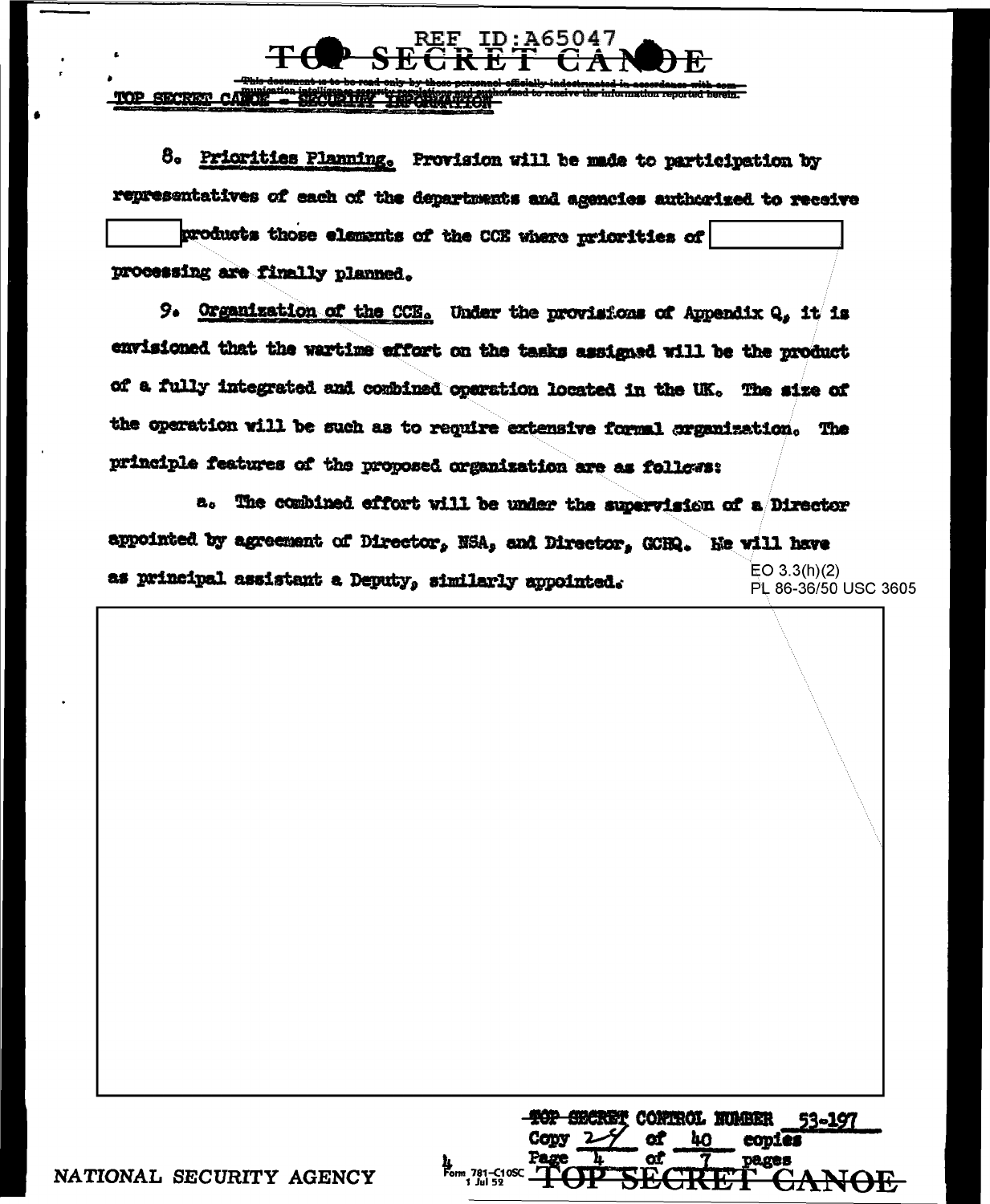

理解文明学 TOP SECRET CANCE

**thrown E**O 3.3(h)(2)<br>**http://default.com/default.com/default.com/default.com/default.com/default.com/default.com/default.com/default**<br>PL 86-36/50 USC 3605



NATIONAL SECURITY AGENCY

Form, 781-S1osc TOP SECRET CANOE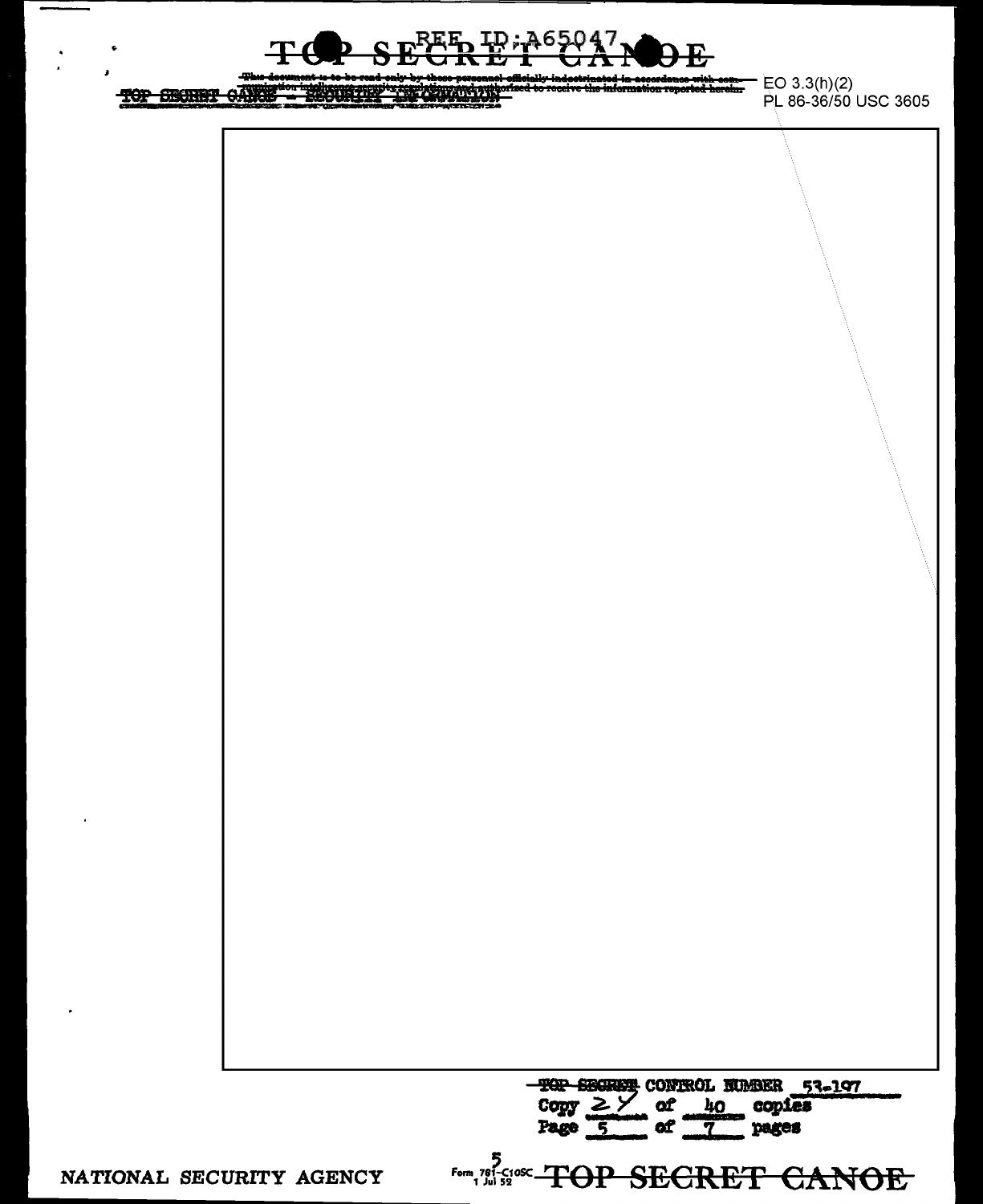

TOP SECRET CARDE - SECURITY INCOMMATION

6

 $EO 3.3(h)(2)$ PL 86-36/50 USC 3605

NATIONAL SECURITY AGENCY

Form, 781-51052 -TOP SECRET CANOE

TOP SECRET CONTROL NUMBER 53-197<br>Copy 2 of homogopies<br>Page 6 of 10 pages